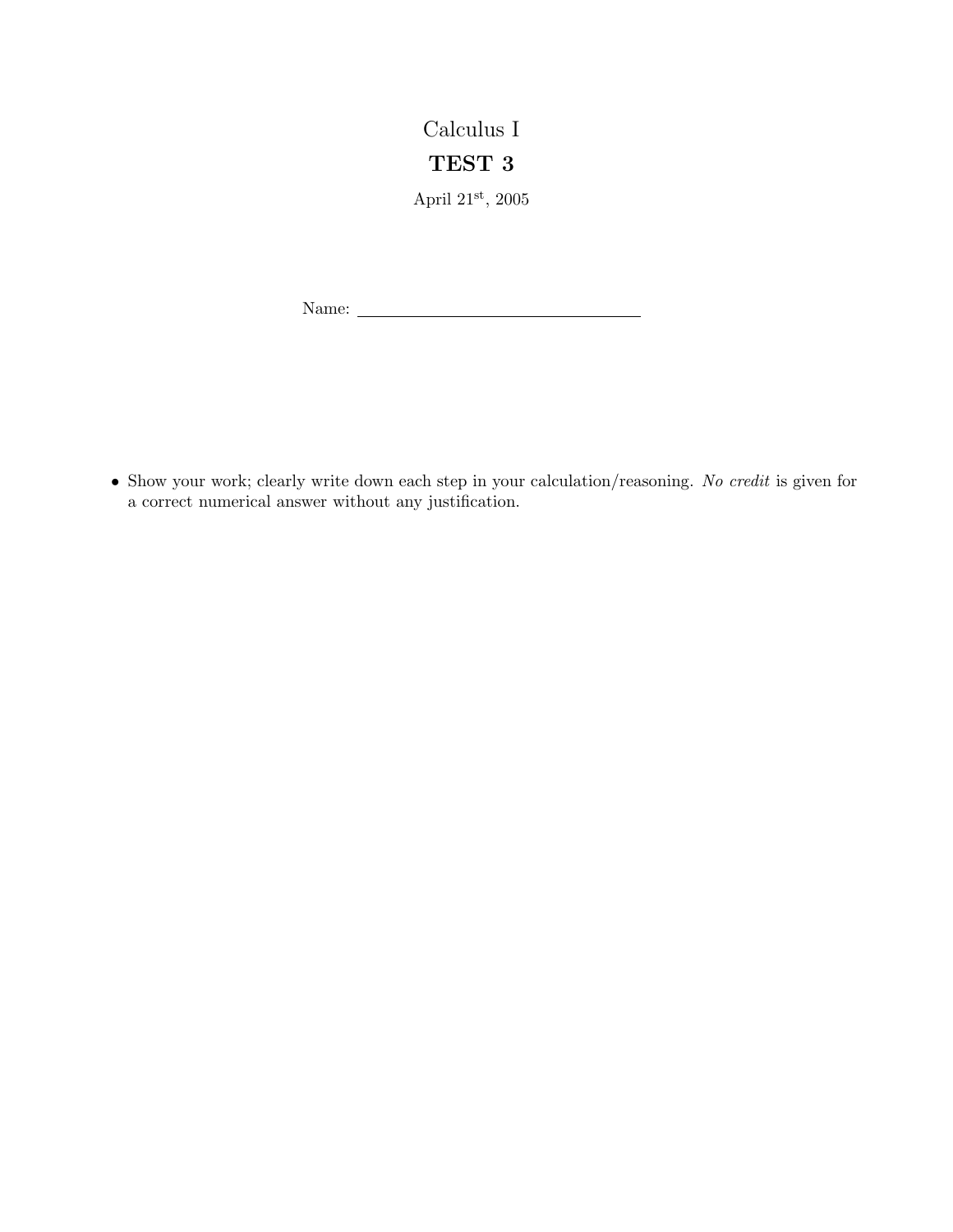1. (10pts) The height of a triangle is increasing at a rate of 2 cm/min while the area of the triangle is increasing at 3 cm<sup>2</sup>/min. At what rate is the base of the triangle changing when the base is 15 cm and the area is  $60 \text{ cm}^2$ ?

2. (10pts) Find the absolute maximum and absolute minimum values of  $f(x) = (x^2 - 4x - 11)e^x$  on the interval  $[-5, 0]$ .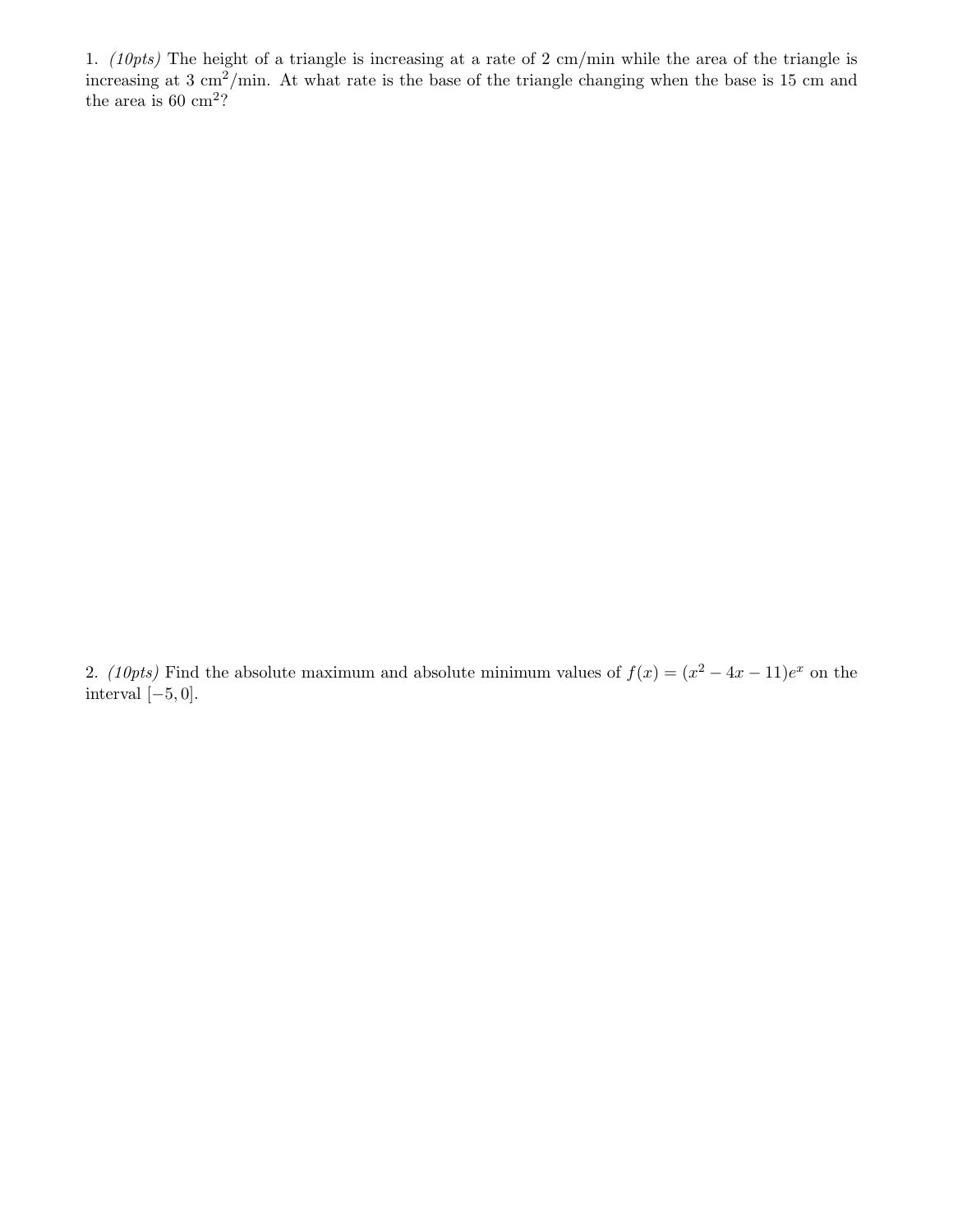3. (15pts) Consider the function  $f(x) = x^4 + 4x^3 + 17$ .

(a) Where is the function increasing and where is the function decreasing? Write down your answers in interval notation.

(b) What are the local maxima and minima of  $f(x)$ ?

(c) Where is the  $f(x)$  concave up and where is the  $f(x)$  concave down? Write down your answers in interval notation.

(d) What are the inflection point(s) of  $f(x)$ ? Write down your answers in the form  $(x, f(x))$ .

(e) Use the above information to sketch the graph of  $f(x)$ .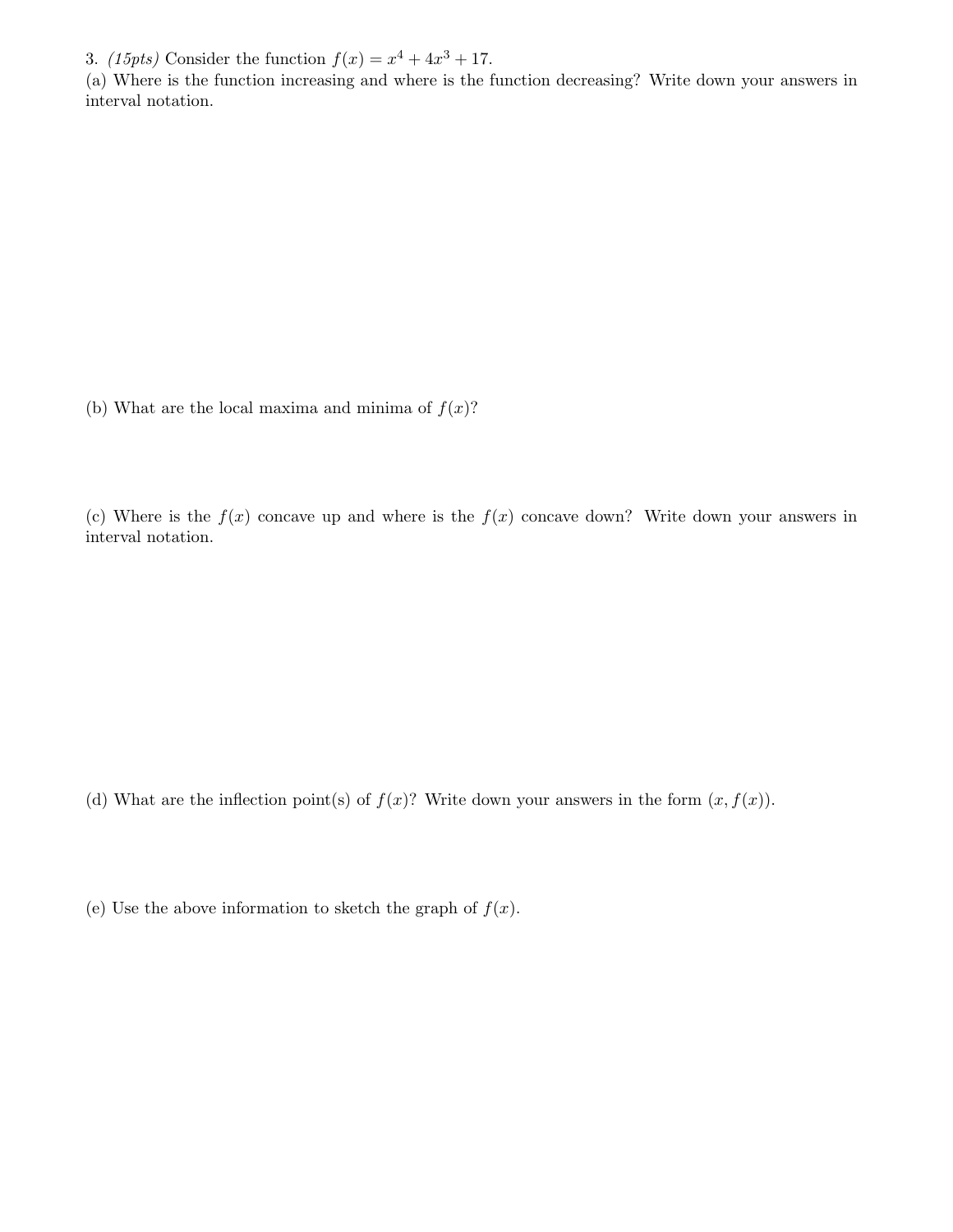4. Evaluate the following limits:  $(a)$  (5pts)

$$
\lim_{x \to -1} \frac{x+1}{x^3 - 1}
$$

(b) (5pts)

$$
\lim_{x \to 0^+} x^2 \ln x
$$

(c) (5pts)

$$
\lim_{x \to 1} \frac{1 - x + \ln x}{(x - 1)^2}
$$

5. (a) (*6pts*) Find the most general antiderivative of the function  $f(x) = e^x + 2\cos(x) + \frac{3}{\sqrt{2}}$  $\frac{3}{1-x^2}$ .

(b) (6pts) Find  $g(x)$  when  $g''(x) = 12x^2 + 2$ ,  $g(1) = 2$  and  $g'(0) = 3$ .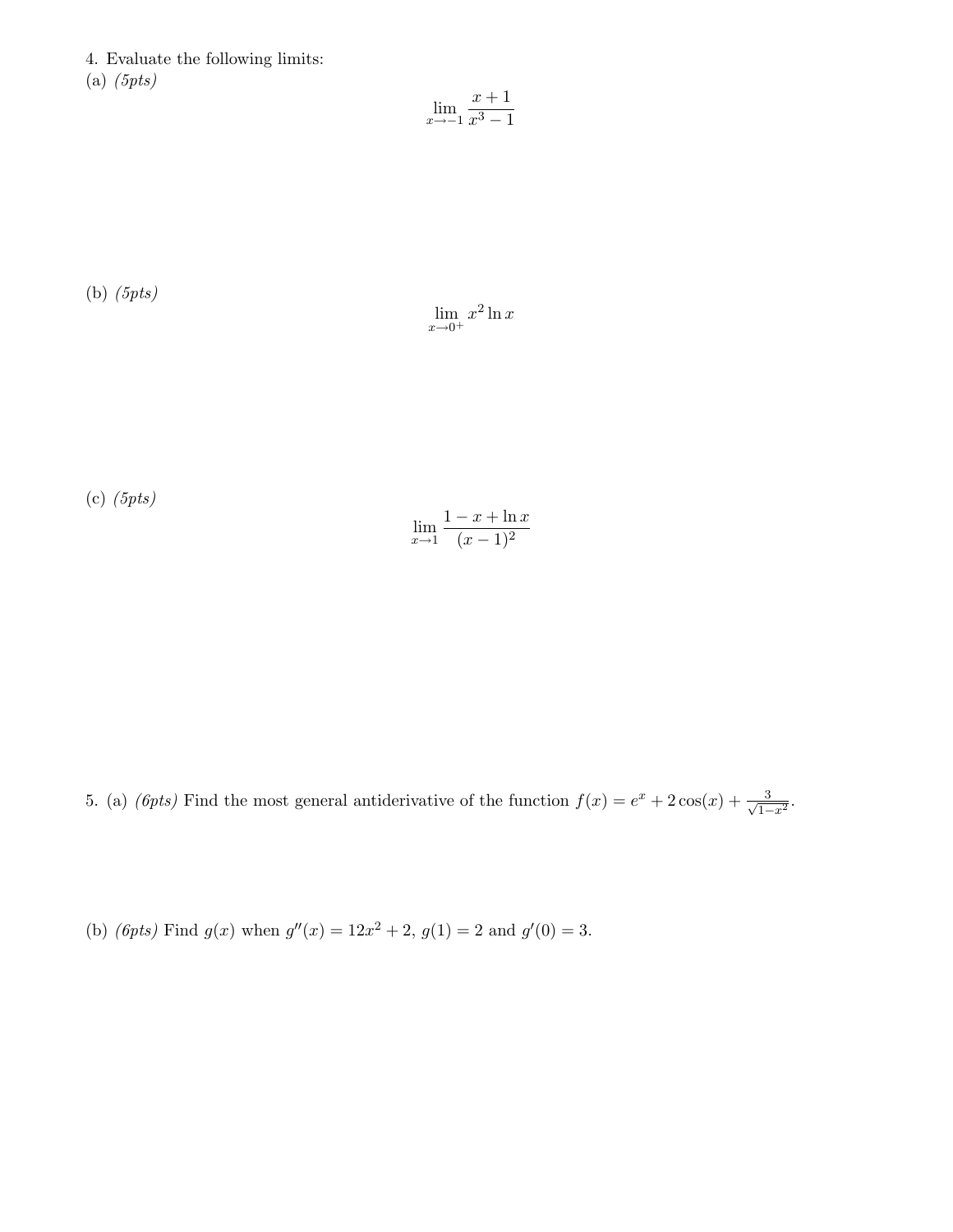6. (10pts) A box with a square base and open top must have a volume of 4,000 cm<sup>3</sup>. Find the dimensions of the box that minimize the surface area of the box.

7. Evaluate the following integrals: (a) (7pts)

$$
\int_{1}^{2} \frac{x^4 + x + 2}{x} \, dx
$$

(b) (7pts)

$$
\int_0^4 \sqrt{x}(x^2 + 2x) \, dx
$$